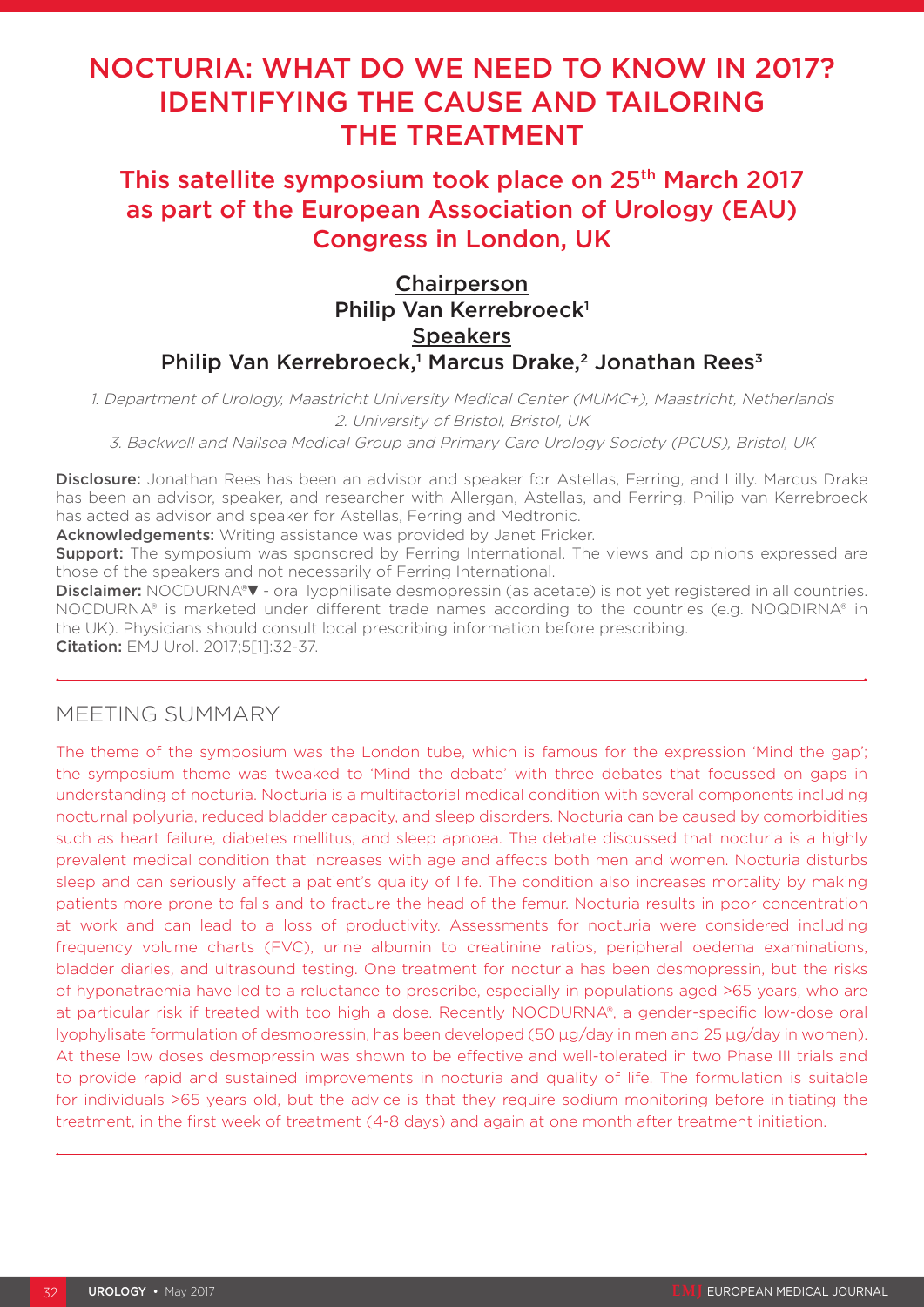### Introduction

The symposium involved three debates focussing on gaps in the understanding of nocturia: 'Nocturia: why bother?', 'Is treating nocturia easy?', and 'Are all desmopressin formulations the same?'. Prof Philip Van Kerrebroeck, the chairman, outlined the evening's format with experts providing medical evidence and sharing perceptions of nocturia.

### Nocturia: Why Bother?

#### Doctor Jonathan Rees

Nocturia can be considered a disease of ageing because it becomes more prevalent with age in both men and women. A systematic review and metaanalysis showed 'having to wake at night ≥1 times to void' affected around 55% of men aged 50–59 years, 70% aged 60–69 years, and >80% aged 80–90 years. Similarly, the analysis showed nocturia affected around 60% of women aged 50–59 years, 70% aged 60-69 years, and 80% aged 80-90 years.<sup>1</sup> See Figure 1.

While nocturia can be considered a normal aspect of ageing, clinicians should be careful not to 'over normalise' the condition. Short times to first void, said Dr Rees, have been associated with lower sleep quality. A study of 757 nocturia patients showed those in the lowest quartile of time to first void (<1.17 hours) were nearly three-times more likely to

have Pittsburgh Sleep Quality Index (PSQI) scores indicating poor sleep (>5) than those in the highest quartile (>2.5 hours) (odds ratio [OR]: 2.96; 95% confidence interval [CI]: 1.75-5.01).<sup>2</sup> Furthermore, two studies showed the number of patients reporting good sleep quality decreases in direct relation to increasing numbers of nocturnal voids.<sup>3,4</sup> Generally, explained Dr Rees, restorative slow wave sleep occurs when people first go to sleep, making disrupted sleep in the first 4 hours the most detrimental.

Nocturia can impair quality of life, with effects including impaired daytime activity and work productivity (daytime fatigue, poor concentration, reduced performance at work, and increased sick leave) and reduced quality of life (daytime fatigue, lower perceived health, and depression). $3,5$ Furthermore, nocturia has been shown to increase cardiovascular disease (CVD), falls and fractures, depression, diabetes, and obesity.6

The burden of nocturia increases with frequency of voids. A study showed deterioration of healthrelated quality of life was associated with an increasing number of night-time voids (p<0.001) with significant differences observed between 0-1 voids and  $>2$  voids ( $p \le 0.001$ ).<sup>7</sup> A meta-analysis of seven studies (N=28,220 patients) showed nocturia was associated with increased all-cause mortality (hazard ratio [HR]: 1.23 for all patients with nocturia; HR: 1.46 for patients with >3 voids).8



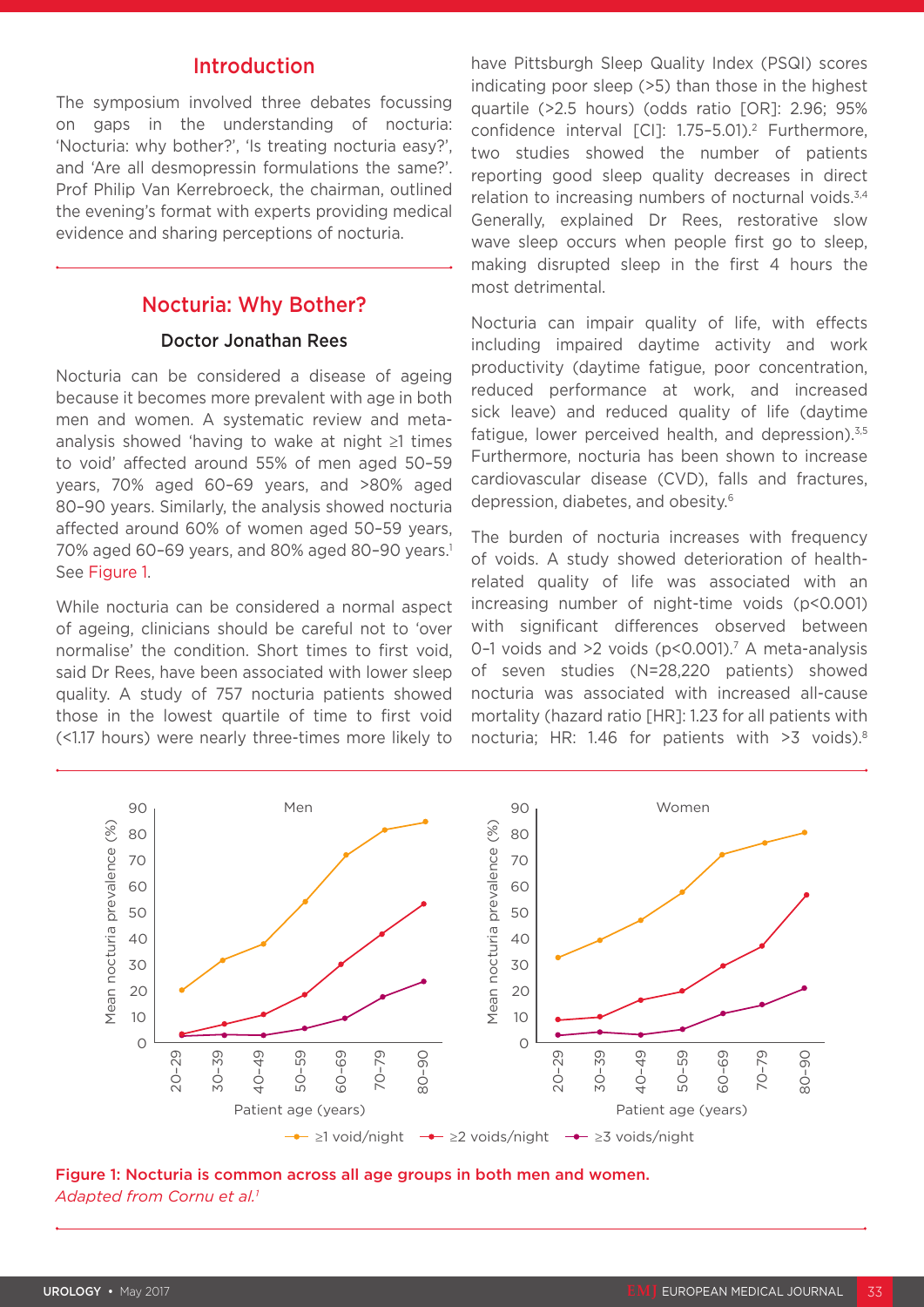Fatigue due to nocturia results in poor concentration at work. An analysis by Prof Van Kerrebroeck across 15 EU countries estimated the total cost of nocturia per annum due to lost productivity was around €30 billion.9 Increased mortality from nocturia was driven by the increased risk of fractured neck of the femur in elderly patients getting up at night. Dr Rees concluded the data were clear that nocturia represents a significant health problem and that it was important for clinicians to be 'bothered' by it.

In the accompanying debate, the panel agreed that important factors urologists should take into consideration included the number of episodes of nocturia experienced each night, the timing of the episodes, and the extent to which symptoms bothered patients. What really mattered for patients, it was felt, was whether the condition disturbed their sleep. Getting up twice in the night was generally felt to be the point at which disruption started to impair quality of life. Additionally, single episodes of nocturia had greater adverse effects if they occurred in the first 4 hours of sleep (where slow wave restorative sleep occurs) as opposed to the second 4 hours. Comorbidities that may be uncovered by nocturia include CVD, undiagnosed sleep apnoea, and diabetes. There was also evidence that patients with nocturia are at increased risk from falls, fractures, and mortality. In patients presenting with nocturia, Dr Rees stressed that urologists needed to take into consideration whether they were frail and at risk from falls.

While the audience reported transurethral resection of the prostate had been largely abandoned as the principal treatment for nocturia, the panel said that the procedure is still offered at some centres and general practitioners (GPs) still refer patients. Assessments offered to nocturia patients include FVC, basic blood tests, haemoglobin A1c (HbA1c) tests, renal function, urine albumin to creatinine ratios, blood pressure tests, and peripheral oedema examinations. While FVC provide valuable information, they can be cumbersome and can take ≤3 days to perform. It was felt that more GPs would be willing to offer such tests if they appreciated that even 1 day of monitoring provides valuable information. Sufficient time also needs to be spent explaining to patients how instructive the data can be. While recording drink volumes was largely unnecessary, Prof Van Kerrebroeck felt it was important to investigate why patients with very high urinary outputs were drinking excessively, as this might impact on therapy.

### Is Treating Nocturia Easy?

#### Professor Marcus Drake

Nocturia can be considered a multifactorial medical condition with components including nocturnal polyuria, global polyuria, reduced bladder capacity, and sleep disorders (Figure 2).

Nocturia is primarily caused by nocturnal polyuria. One study demonstrated that 76% of subjects in a European cohort of 846 nocturia patients and 88% of subjects in a USA/Canadian cohort of 917 nocturia patients experienced nocturnal polyuria.10 Investigations to classify patients into the correct nocturia category include reviewing past medical histories; 3-day FVC; sleep questionnaires; fluid intake recordings; health-related quality of life questionnaires; and urine analysis, culture, and cytology.<sup>11</sup> Fluid intakes need to be taken into particular consideration for patients with kidney stones or cystitis and those who exercise intensively, as both groups drink large amounts of water. FVC used to collect quantitative voiding data offer an essential evaluation tool for classifying nocturia. Global polyuria is defined as 24-hour urinary output that exceeds >40 mL/kg body weight while nocturnal polyuria is defined as >20% of daily urine output at night in young patients and >33% in elderly patients.12

The European Association of Urology (EAU) Non-neurogenic Male lower urinary tract (LUTS) Guideline Panel is working to develop a sensible approach that pulls 'everything together'.13 Their guideline for evaluation includes history (including an assessment of sexual function), symptom score questionnaires, physical examinations, urinalysis, prostate-specific antigen (if prostate cancer diagnosis changes management), and measurement of post-void residual. In addition, said Prof Drake, ultrasound of the urinary tract may be needed to evaluate hydronephrosis and post-void residuals, and bladder diaries should be considered for patients with 'bothersome' nocturia. Patients with nocturia that is not 'bothersome' should still be assessed because this offers the chance to pick up other medical conditions at an early stage. He stressed that people with comorbidities, such as heart failure, should then be steered to appropriate specialists.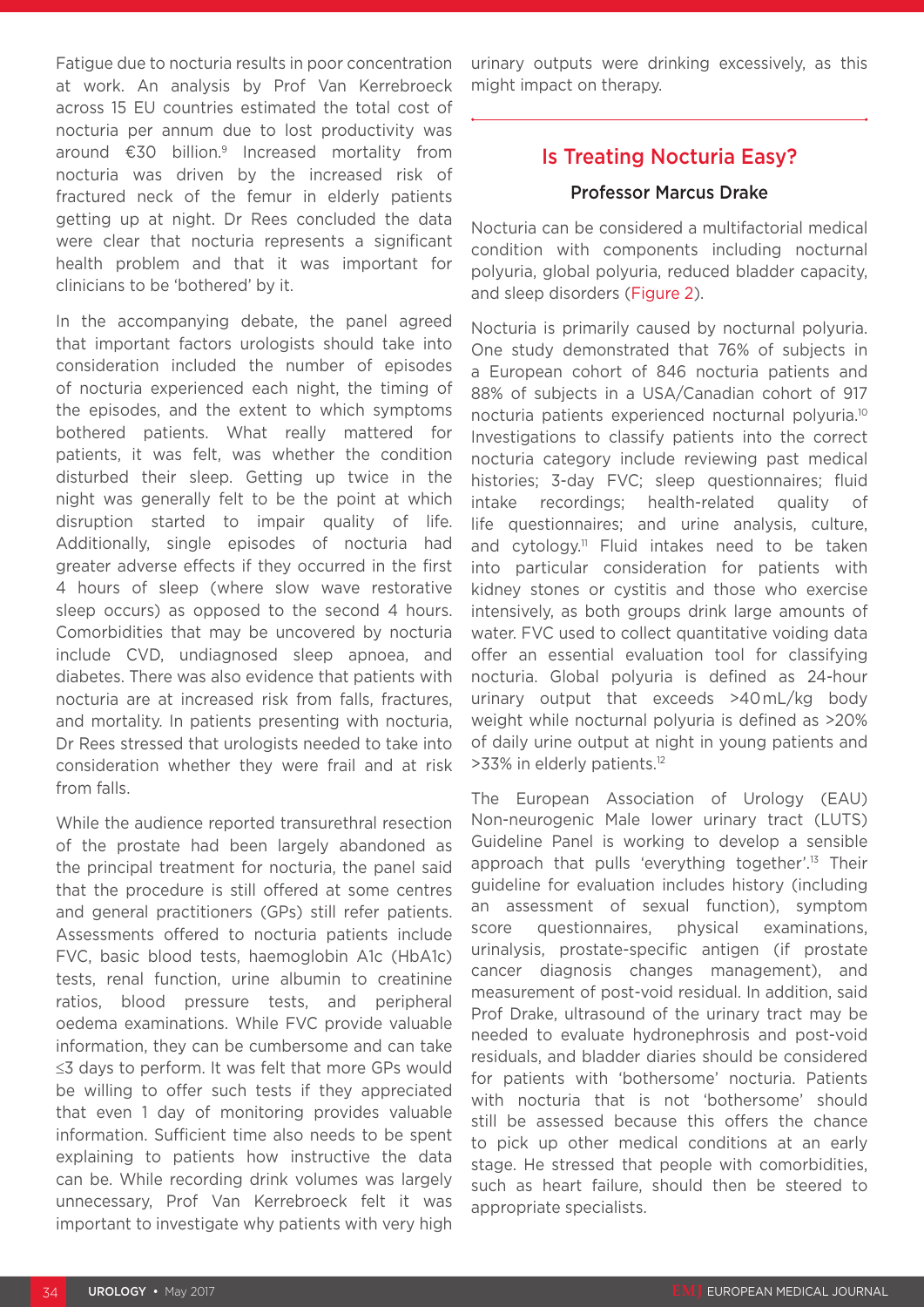| Nocturnal polyuria                                                                                                                                         | Global polyuria                                                                                                                                       |
|------------------------------------------------------------------------------------------------------------------------------------------------------------|-------------------------------------------------------------------------------------------------------------------------------------------------------|
| Impaired circadian rhythm of AVP, diuretics,<br>congestive heart failure, obstructive sleep apnoea,<br>peripheral oedema, excessive nocturnal fluid intake | Diabetes mellitus/insipidus,<br>primary polydipsia.<br>medication, excessive fluid intake<br><b>Nocturia</b>                                          |
| Reduced bladder capacity<br>BPH, neurogenic bladder, idiopathic nocturnal DO,<br>other urological conditions/disorders,<br>anxiety disorders, medication   | <b>Sleep disorders</b><br>Primary or secondary sleep disorders,<br>neurologic conditions, psychiatric disorders,<br>chronic pain, medication, alcohol |

#### Figure 2: Nocturia is a multifactorial medical condition.6,11

AVP: arginine vasopressin; BPH: benign prostatic hyperplasia; DO: detrusor overactivity.

Management can then be tailored depending on the aetiology of nocturia:<sup>11,14</sup>

- Nocturnal polyuria: patients can be advised to reduce fluid intakes, be prescribed therapy for specific medical conditions, be prescribed desmopressin, and advised to change the time they take diuretics.
- Global polyuria: patients can be advised to reduce fluid intakes and be treated for diabetes mellitus/insipidus.
- Reduced bladder capacity patients can receive therapy for overactive bladder/benign prostatic hyperplasia and other urological conditions.

In nocturia treatment, little response has been seen for anticholinergic agents and α-blockers, Prof Drake cautioned. One study involving 997 patients with nocturia due to nocturnal polyuria found no significant difference in the number of nocturia episodes from baseline in those treated with the anticholinergic agent solifenacin 10 mg (n=400), solifenacin 5 mg (n=211), and placebo (n=386). $15$ Furthermore, in a Malaysian study involving 41 patients, 85% of patients with nocturnal polyuria were unresponsive to α1-blocker treatment compared to 10% with global polyuria and 5% with normal nocturnal outputs.16

In the accompanying debate, the panel considered whether patients with nocturia can be effectively treated with an α-blocker and/or an anticholinergic agent. Since nocturia can be caused by a combination of storage lower tract symptoms and bladder outflow obstruction, Dr Rees felt patients with mixed symptoms would respond to α-blockers while those with storage problems would respond to anticholinergic agents. Evidence from the COMBAT<sup>17</sup> and STAR<sup>18</sup> studies, he added, showed α-blockers used in combination with anticholinergic agents produced statistically significant improvements in nocturia. Concerns were expressed that initiating combination treatments together might make it difficult to identify which drug caused side effects. Instead, Dr Rees said, he preferred to start in a 'step-wise fashion' targeting the most prominent symptom first. Bladder diaries, where patients score each void, can provide valuable information to decide whether patients might respond to anticholinergic agents. Patients with 80 mL nocturia voids with symptom scores of 3 were felt to provide the perfect candidates for anticholinergic agents taken before bed.

The audience agreed diuretic treatments in male patients with significant nocturia should be considered a waste of time and money. While national UK guidelines advise loop diuretics for nocturnal polyuria,<sup>19-21</sup> none of the panel recalled seeing any patients who had responded. An added complication was that, in addition to nocturia, patients receiving diuretics experienced evening diuresis. The current approach to nocturia assessment, involving multiple appointments, leads to delays of around 1 year before patients receive treatment. To prevent patients from becoming disillusioned, Prof Drake suggested that primary care was the most appropriate place to start α-blockers.

### Are All Desmopressin Formulations the Same?

### Professor Phillip Van Kerrebroeck

Recently a gender-specific low-dose melt formulation of desmopressin has been developed. Prof Phillip Van Kerrebroeck explained that the lower dose for female patients was because women are more sensitive to antidiuretic treatments than men and can be treated as effectively on the lower dose.<sup>22,23</sup>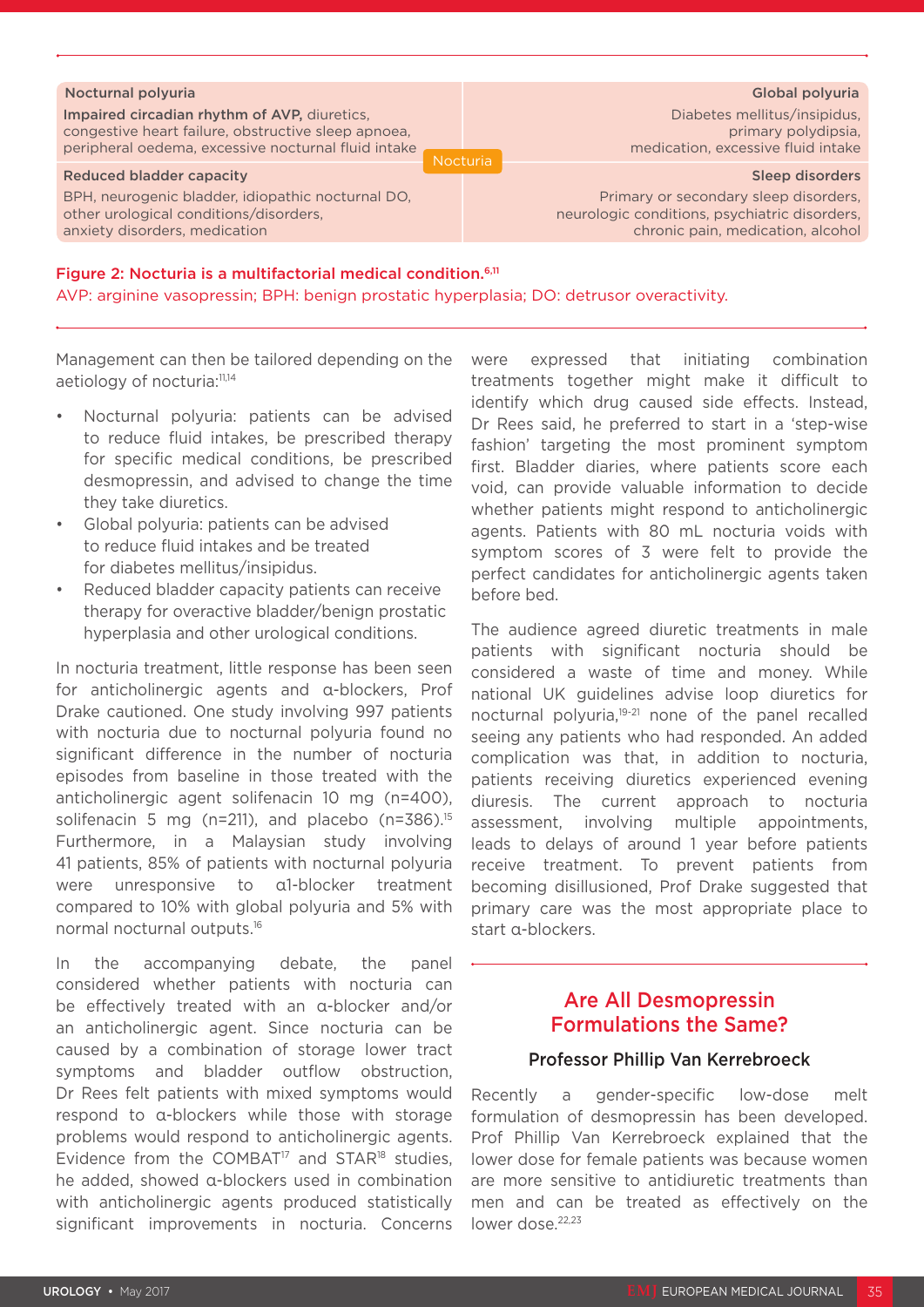



Studies in the USA and Canada showed that desmopressin 25 µg in women significantly reduced the mean number of nocturnal voids compared to placebo ( $p=0.028$ );<sup>23</sup> and that desmopressin 50 µg in men significantly reduced the number of nocturnal voids compared to placebo ( $p$ <0.001).<sup>24</sup> See Figure 3.

In women, desmopressin 25 µg increased the time to first nocturnal void by 49 minutes compared to placebo ( $p=0.003$ ),<sup>23</sup> while in men desmopressin 50 µg increased time to first nocturnal void by approximately 40 minutes compared to placebo ( $p=0.006$ ).<sup>24</sup>

The first period of uninterrupted sleep is important, explained Prof Van Kerrebroeck, because it correlates with feeling well rested. This view was enforced by studies showing significant increases in health-related quality of life after 3 months treatment.23,24 Low-dose desmopressin was welltolerated, with only two women<sup>23</sup> and three men<sup>24</sup> having adverse effects leading to discontinuation. Furthermore, only 2% of women and 2% of men experienced serum sodium levels <130 mmol/L.<sup>23,24</sup>

The authors of a recent meta-analysis of low-dose desmopressin studies recommended monitoring at Week 1 and additional monitoring at Month 1 for those at elevated risk (aged >65 or receiving concomitant medication associated with hyponatraemia).<sup>25</sup> Furthermore, the product characteristics summary for NOCDURNA® points out that for elderly patients, serum sodium must be in the normal range before initiating treatment and checked at 4-8 days and Month 1.<sup>26</sup> Low-dose desmopressin, concluded Prof Van Kerrebroeck, provides a good balance between efficacy and side effects (in particular hyponatraemia) and offers a welcome addition to the nocturia therapeutic armamentarium.

High-dose desmopressin, the panel acknowledged in the accompanying debate, could have significant health implications for patients with low sodium levels (<130 mmol/L). The reason UK guidelines recommend trials of loop diuretics,19-21 said Dr Rees, is that experts have not considered high-dose desmopressin to be "safe and viable", with risks especially pronounced for older patients. The introduction of new formulations of lower-dose gender-specific desmopressin (50 µg for men and 25 µg for women) significantly reduces the risk of hyponatremia compared with higher doses.

Since risks of hyponatraemia are greatest in patients aged >65 years, the panel felt it should be considered obligatory to investigate serum sodium in this age group before starting desmopressin. Levels should then be tested again after 7 days.